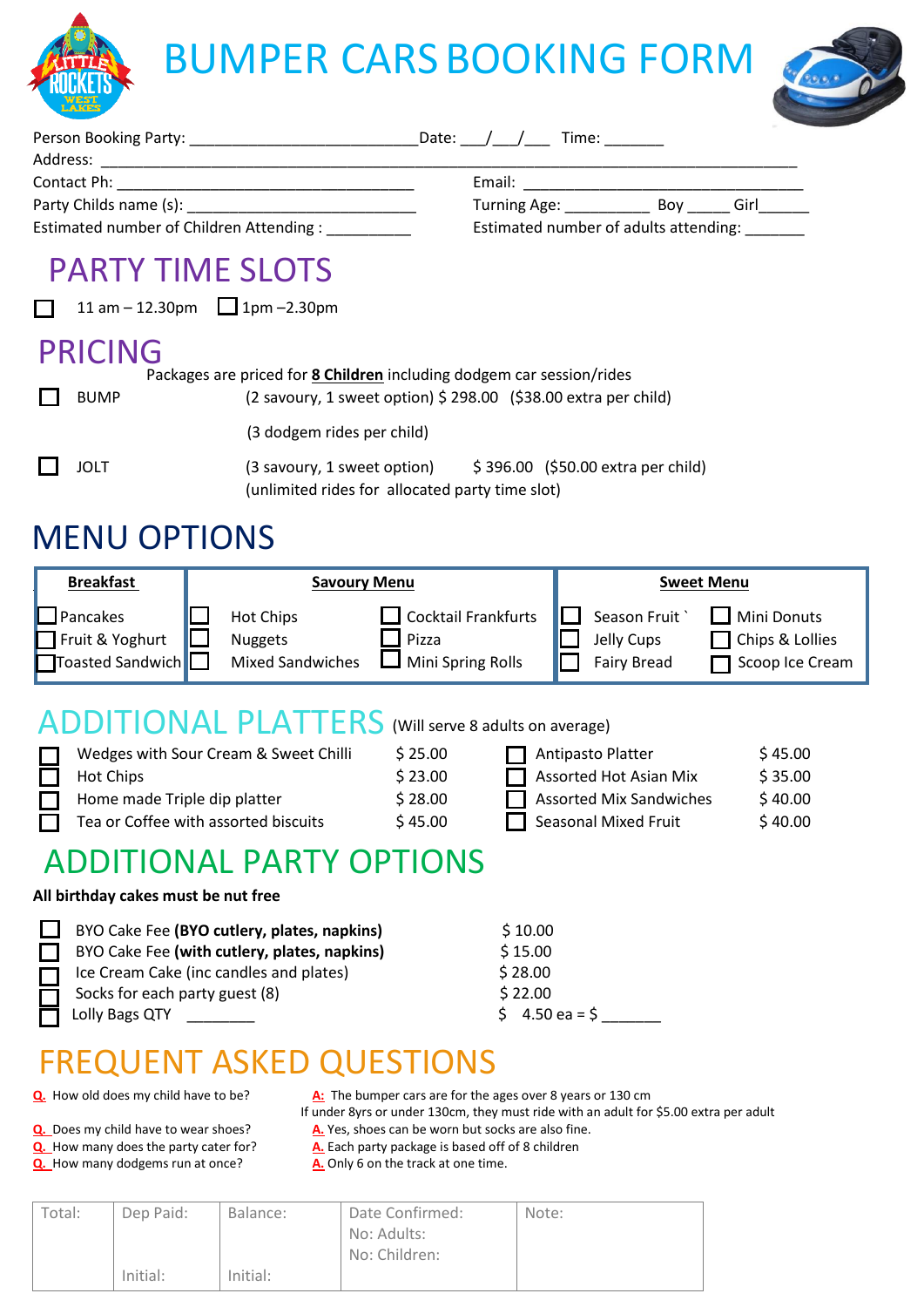| Party Date: $\_\_\_\_\_\_\_\_\$ | Party Time: ___________ | Boy | Girl |  |
|---------------------------------|-------------------------|-----|------|--|
| Parent/Guardians Name/s:        |                         |     |      |  |
| Party Package: BUMP             | $\Box$ JOLT             |     |      |  |

| Time Slot: | 11 am - 12.30pm 1pm - 2.30pm |  |
|------------|------------------------------|--|
|------------|------------------------------|--|

Please complete with each party guests name and age.

| Party Guest Name        | Age | Party Guest Name | Age |  |
|-------------------------|-----|------------------|-----|--|
| $\overline{2}$          |     | 9                |     |  |
| 3                       |     | 10               |     |  |
| $\overline{\mathbf{4}}$ |     | 11               |     |  |
| 5                       |     | 12               |     |  |
| 6                       |     | 13               |     |  |
| $\overline{7}$          |     | 14               |     |  |
| 8                       |     | 15               |     |  |
|                         |     | 16               |     |  |

## INCLUSIONS

You will receive a dedicated party host and use of the party room for the time slot chosen unless otherwise stated. Cordial and water will be provided for children during the party hours and only in the party room. All party décor including plates and cups will be provided. We recommend you arrive 15 minutes earlier than your nominated party time. Final party numbers and the party nominated are to be **paid in full 5 days prior** to your party date. No refunds given to children who do not arrive or cancellation of a party. A \$100.00 non-refundable deposit is payable upon booking any party. No food or drinks are to be brought into the café unless it is a birthday cake that you have nominated and paid for on your booking form. All cakes are to be **nut free.** Any dietary requirements must be notified when booking the party. If there is an item of food you would like to include in your party, please enquire so we can price it in accordingly. Gluten free food can be available upon request and maybe an additional cost. Management reserves the right of refusal and can change the party pricing and inclusions at any time without notice.

By completing and signing this form, it constitutes acceptance of our terms and conditions and your responsibility for all party guest's safety. I have read, understood the terms & conditions and also understand that children will be driving a motorised vehicle. Parents of party guests have been informed of that their child will be driving a motorised vehicle.

Signature:

| Date: |  |  |  |  |
|-------|--|--|--|--|
|       |  |  |  |  |

Please have this form filled in and returned to us when final numbers are confirmed and paid for 5 days prior to the party date.

Form can be hand delivered to Shop 160, 111 West Lakes Blvd, West Lakes or Emailed to: [party.westlakes@littlerocketsplaycafe.com.au](mailto:party.westlakes@littlerocketsplaycafe.com.au)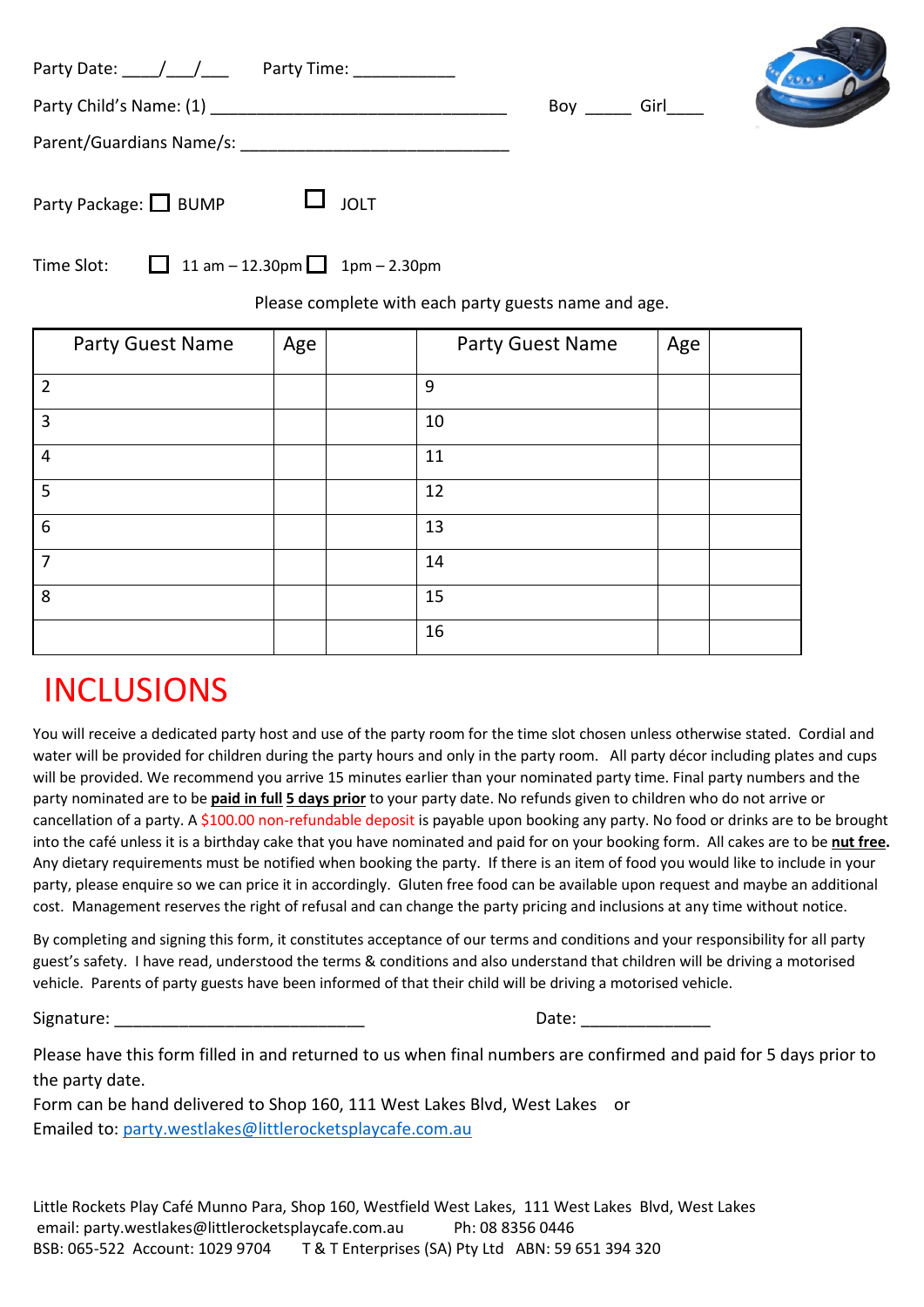# BUMPER CAR TERMS AND CONDITIONS



- 1. Whilst the dodgem car party host will entertain the children on the track, parental supervision is required, with the responsibility resting with the parents for the safety of the children off the track.
- 2. At the start of the party children are given full instructions on how to drive the dodgem cars and a full safety briefing. Therefore, we politely request that all children arrive on time to avoid delay or disruption to the party.
- 3. Dodgem Car Parties caters for children over 8 years of age. The child size must comply with being able to be confined by the seat belt. If under 8 years or under 130cm, they must ride with an adult. The cost for the adult to ride is \$5.00.
- 4. We reserve the right to exclude any child from the party that is in our opinion disruptive, destructive, or causing a danger to themselves or others.
- 5. Should we consider a child is not able to control the dodgem car adequately enough in order not to put other children or our staff at risk during the party, we reserve the right to refuse a child further participation in the event. No refund is given for that child.
- 6. Dodgem Car parties are for the time slot chosen and run on a strict schedule. Any delays will result in delays for the next party. We ask politely that you take into consideration other parties and adhere to your time slot allocated.
- 7. It is understood that the dodgem cars are a motorized vehicle. Injuries may occur. Staff, Employees, Directors or associated with Little Rockets Play Cafe dodgem cars or associated businesses are not liable for any injuries caused. Little Rockets West Lakes will do it best to ensure the safety of your child and all other children in your party.
- 8. Children not participating on the Dodgems but included in the party must not enter the Dodgem car area.
- 9. Any bad/offensive behavior may result in the individual being asked to leave Little Rockets Play Café.
- 10.No sparklers or confetti are permitted inside at Little Rockets Play Café.
- 11.All balloons must be prefilled/inflated prior to arrival, Helium tanks of any sort are not permitted on site at Little Rockets Play Café.
- 12.Excess soiling and/or damage due to you or your party guest due diligence may result in a cleaning/damage fee starting from \$50.00

I **I** consider the vertex have read, understand, and agree with the above terms and conditions PRINT FULL NAME

| $\cdots$ |  |
|----------|--|
|          |  |

Little Rockets Play Café Munno Para, Shop 160, Westfield West Lakes, 111 West Lakes Blvd, West Lakes email: party.westlakes@littlerocketsplaycafe.com.au Ph: 08 8356 0446 BSB: 065-522 Account: 1029 9704 T & T Enterprises (SA) Pty Ltd ABN: 59 651 394 320